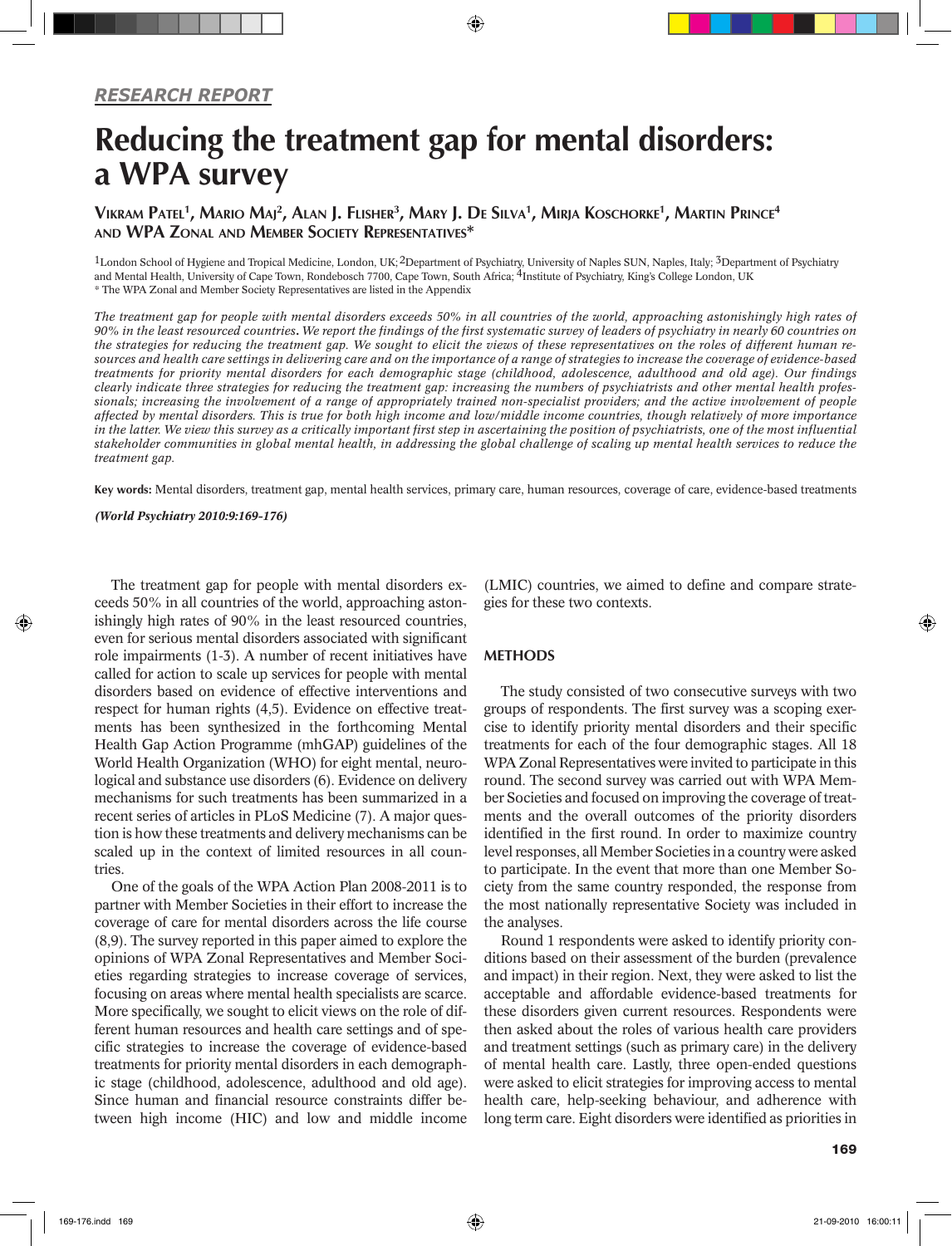this round (hyperkinetic disorder and anxiety disorder for children; depression and substance abuse for adolescents; schizophrenia and depression for adults; depression and dementia for older people). As we considered the overlap between depressive disorder in adults and older people to be large, we merged these two disorder groups for Round 2.

The response categories used for Round 2 were derived from Round 1. Respondents were asked to focus on the most acceptable and cost-effective way to increase coverage of care particularly for the underserved in their country. For each priority condition, respondents rated human resources and settings of care according to their importance for improving the coverage of the priority treatments with respect to diagnosis, medication management and psychosocial interventions. Human resources were: psychiatrists; other mental health specialists; other medical workers (e.g., primary care doctors); non-medical health workers; and service users or families. For dementia in older people, we also inquired about the role of other specialists (geriatricians and neurologists). Settings of care were: psychiatric inpatient and outpatient units; community mental health units; primary care and/or general medical units; HIV/AIDS units for younger age groups; schools (for children and adolescents); and home-based care. Next, respondents were asked to rate the importance of six strategies (increasing psychiatric/specialist human resources; increasing other health human resources; public education campaigns; increasing availability of treatments; increasing diversity of settings of care; and increasing service user/family involvement) for improving four key outcomes for each disorder: access to care; help-seeking; adherence; and effectiveness. One final open-ended question asked respondents to provide examples of any other strategies to increase coverage for each disorder.

Respondents were invited to complete an online questionnaire in a personal email from the WPA President, who subsequently followed up the non-responders. Questionnaires for both rounds were divided into four sections: children, adolescents, adults, and older people. Respondents were asked to answer the same set of questions for each demographic stage in order to build up a picture of the continuum of care for mental disorders across the life course.

For Round 1, we conducted a thematic descriptive analysis, defining the priority disorders and treatments identified for each demographic stage. A qualitative analysis of the open-ended questions was used to identify important strategies for improving outcomes for people with mental disorders. The results from Round 1, including additional data on the types of health workers and settings of care most relevant for specific demographic stages, were used to inform the content of the questionnaire for Round 2.

For Round 2, a thematic descriptive analysis of data was done for each demographic stage, focusing on service delivery of interventions and improving outcomes for the priority disorders identified in Round 1. The ratings in Round 2 were based on a four-point scale ranging from "not at all' to "extremely" important. In presenting the results, we used an algorithm to rank categories rated "extremely important" by at least 75% of respondents or "extremely or moderately important" by at least 90% of respondents as "most important"; categories rated "extremely important" by 50-74% respondents or "extremely or moderately important" by 75-89% of respondents as "very important"; and categories rated "extremely or moderately important" by 60-74% of respondents as "important". Qualitative responses to the final open-ended questions for each disorder were analysed thematically. Responses which duplicated the closed rating categories, for example on improving availability of specific treatments, were excluded. Analyses were stratified by resource level.

Countries were classified using the World Bank Atlas method according to 2004 gross national income (GNI) per capita as either high (GNI of \$10,066 or more) or middle/low income (GNI of \$10,065 or less). We conducted sensitivity analyses using level of mental health professionals derived from the WHO Atlas (10) (number of psychiatrists, psychiatric nurses and psychologists per 100,000 inhabitants) to assess the validity of this classification of countries for the purposes of our study. A good correspondence was found between the World Bank classification and the WHO Atlas figures, apart from a few exceptions such as Spain (a high income country with only 9.7 mental health professionals per 100,000 inhabitants) and Argentina (a middle income country with 122.6 mental health professionals per 100,000 inhabitants).

## RESULTS

All 18 WPA Zonal Representatives and Member Societies representing 60 countries agreed to participate in the survey. In Round 1, all 18 WPA Zonal Representatives returned questionnaires (100% response rate). In Round 2, Member Societies representing 57 countries returned questionnaires (95% response rate). Eighteen countries were classified as HIC, and 39 as LMIC.

#### Priority disorders and treatments

Table 1 shows the mental disorders currently considered the main focus of attention for health services and those regarded by the respondents as needing greater attention, while Table 2 presents the treatments which are currently considered by respondents to be the most common for priority disorders and those which, in their view, should be used more often.

For children, conduct disorders and hyperkinetic disorder were identified as priority disorders in both HIC and LMIC contexts, with anxiety disorders a further priority in HICs and mental retardation the main priority in LMICs. In both contexts, hyperkinetic disorder was thought to need greater attention, together with childhood autism and other pervasive developmental disorders in HICs and anxiety disorders in LMICs. Stimulant medication and psychosocial interventions with caregivers were the most common treatments for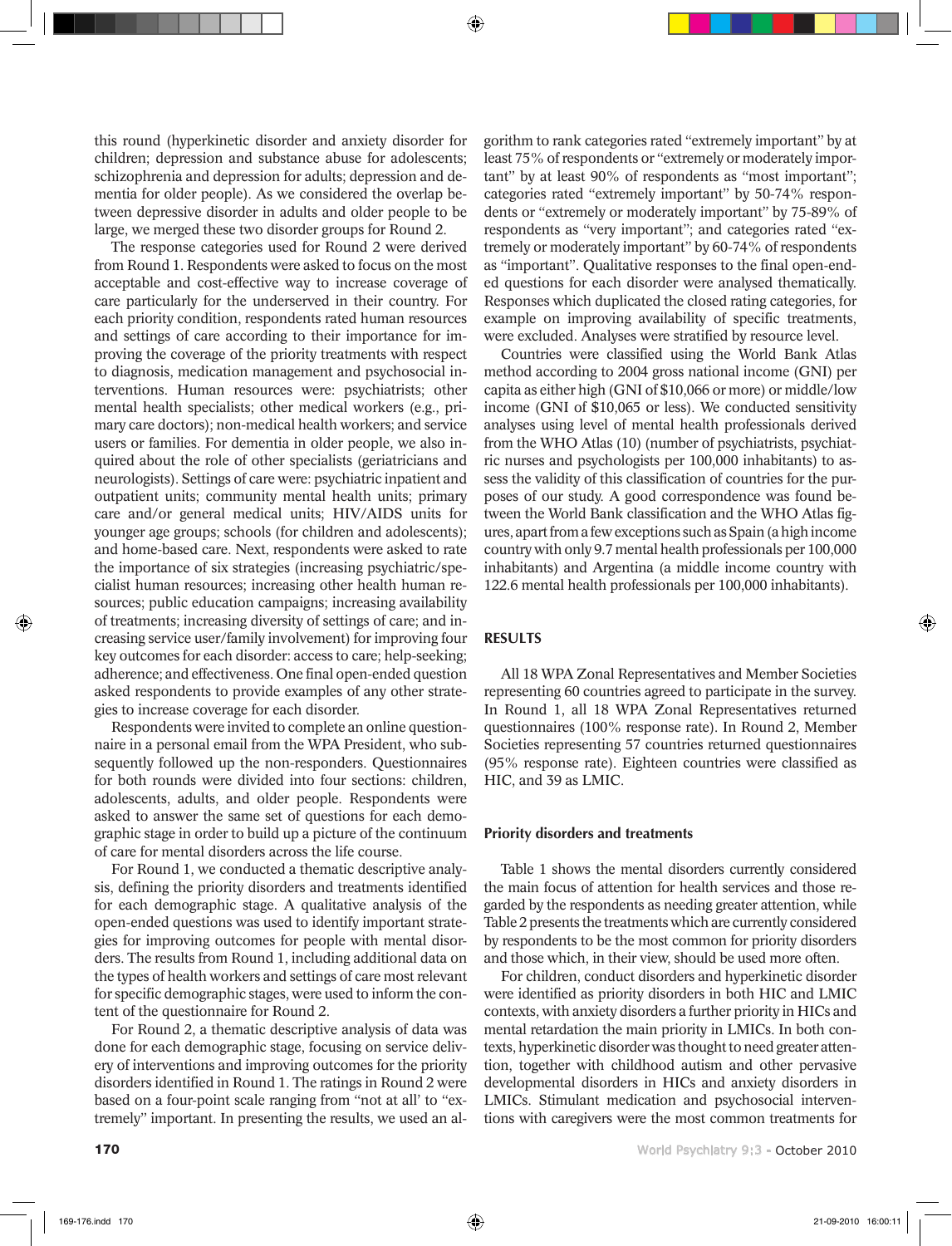**Table 1** Mental disorders currently representing a major focus for health services and those regarded as needing greater attention (in order of importance)

| Children                                                                      |                                                                                                                                                                                                     |                   | Adolescents                                                 | <b>Adults</b>                                             |                                                              | Older people               |                            |  |  |  |  |  |  |  |
|-------------------------------------------------------------------------------|-----------------------------------------------------------------------------------------------------------------------------------------------------------------------------------------------------|-------------------|-------------------------------------------------------------|-----------------------------------------------------------|--------------------------------------------------------------|----------------------------|----------------------------|--|--|--|--|--|--|--|
|                                                                               | <b>Current priority mental disorders</b>                                                                                                                                                            |                   |                                                             |                                                           |                                                              |                            |                            |  |  |  |  |  |  |  |
| <b>HIC</b>                                                                    | LMIC                                                                                                                                                                                                | <b>HIC</b>        | LMIC                                                        | <b>HIC</b>                                                | LMIC                                                         | <b>HIC</b>                 | LMIC                       |  |  |  |  |  |  |  |
| - Conduct<br>disorder<br>- Hyperkinetic<br>disorder<br>- Anxiety<br>disorders | - Schizophrenia<br>- Mental<br>- Depression<br>retardation<br>- Substance abuse<br>- Anxiety<br>- Hyperkinetic<br>disorders<br>- Depression<br>- Schizophrenia<br>disorder<br>- Conduct<br>disorder |                   | - Schizophrenia<br>Depression<br>- Bipolar disorder         | - Schizophrenia<br>- Depression<br>- Anxiety<br>disorders | - Dementia<br>- Dementia<br>- Depression<br>- Depression     |                            |                            |  |  |  |  |  |  |  |
|                                                                               |                                                                                                                                                                                                     |                   |                                                             | Disorders needing greater attention                       |                                                              |                            |                            |  |  |  |  |  |  |  |
| <b>HIC</b>                                                                    | LMIC                                                                                                                                                                                                | <b>HIC</b>        | LMIC                                                        | <b>HIC</b>                                                | LMIC                                                         | <b>HIC</b>                 | LMIC                       |  |  |  |  |  |  |  |
| - Pervasive<br>developmental<br>disorders<br>- Hyperkinetic<br>disorder       | - Hyperkinetic<br>disorder<br>- Anxiety<br>disorders<br>- Depression                                                                                                                                | - Substance abuse | - Depression<br>- Substance abuse<br>- Anxiety<br>disorders | - Personality<br>disorders<br>- Substance abuse           | - Depression<br>- Anxiety<br>disorders<br>- Bipolar disorder | - Depression<br>- Dementia | - Depression<br>- Dementia |  |  |  |  |  |  |  |

HIC − high-income countries; LMIC − low- and middle-income countries

#### **Table 2** Interventions for the seven priority mental disorders (in order of importance)

|                                                                                                                                                                                                                      | Children                                                                                                                                                   |                                                                                                                                         | <b>Adolescents</b>                                                                                                                                                                     | <b>Adults</b>                                                                                                                                                                                                                                  | <b>Adults and older</b><br>people                                                                 | Older people                                                                                                                                                                                                                      |
|----------------------------------------------------------------------------------------------------------------------------------------------------------------------------------------------------------------------|------------------------------------------------------------------------------------------------------------------------------------------------------------|-----------------------------------------------------------------------------------------------------------------------------------------|----------------------------------------------------------------------------------------------------------------------------------------------------------------------------------------|------------------------------------------------------------------------------------------------------------------------------------------------------------------------------------------------------------------------------------------------|---------------------------------------------------------------------------------------------------|-----------------------------------------------------------------------------------------------------------------------------------------------------------------------------------------------------------------------------------|
| Hyperkinetic<br>disorder                                                                                                                                                                                             | <b>Anxiety disorders</b>                                                                                                                                   | Depression                                                                                                                              | Substance abuse                                                                                                                                                                        | Schizophrenia                                                                                                                                                                                                                                  | Depression                                                                                        | Dementia                                                                                                                                                                                                                          |
|                                                                                                                                                                                                                      |                                                                                                                                                            |                                                                                                                                         | Commonly used interventions                                                                                                                                                            |                                                                                                                                                                                                                                                |                                                                                                   |                                                                                                                                                                                                                                   |
| $HIC$ : stimulant<br>medication:<br>psychoeducation<br>with caregivers;<br>atomoxetine;<br>educational<br>intervention<br>$LMIC:$ stimulant<br>medication;<br>psychoeducation<br>with caregivers                     | HIC: SSRIs; CBT;<br>psychoeducation<br>with caregivers<br>LMIC: SSRIs;<br>psychoeducation<br>with caregivers; CBT                                          | HIC: SSRIs; CBT<br>LMIC: SSRIs; CBT                                                                                                     | HIC: group<br>psychotherapies;<br>substitution<br>medications;<br>motivational<br>interviewing<br><i>LMIC</i> : anxiolytics;<br>motivational<br>interviewing; group<br>psychotherapies | $HIC:$ atypical<br>antipsychotics;<br>social skills training;<br>occupational<br>skills training;<br>family intervention<br>strategies<br>LMIC: typical<br>antipsychotics;<br>atypical<br>antipsychotics;<br>family intervention<br>strategies | HIC: SSRIs; SNRIs;<br><b>CBT</b><br>LMIC: SSRIs:<br>tricyclic<br>antidepressants:<br><b>SNRIS</b> | HIC:<br>anticholinesterase<br>drugs; NMDA<br>receptor agonist;<br>risperidone<br>LMIC: haloperidol;<br>risperidone;<br>anticholinesterase<br>drugs                                                                                |
|                                                                                                                                                                                                                      |                                                                                                                                                            |                                                                                                                                         | Interventions to be used more frequently                                                                                                                                               |                                                                                                                                                                                                                                                |                                                                                                   |                                                                                                                                                                                                                                   |
| HIC:<br>psychoeducation<br>with caregivers;<br>CBT; social skills<br>training<br>LMIC:<br>psychoeducation<br>with caregivers;<br>stimulant<br>medication; social<br>skills training;<br>educational<br>interventions | HIC: CBT; group<br>psychotherapies;<br>psychoeducation<br>with caregivers<br>LMIC: CBT:<br>psychoeducation<br>with caregivers;<br>group<br>psychotherapies | $HIC:$ CBT:<br>interpersonal<br>therapy; family<br>psychotherapies<br>LMIC: family<br>psychotherapies;<br>CBT; interpersonal<br>therapy | HIC: CBT;<br>interpersonal<br>therapy; family<br>psychotherapies<br>LMIC: CBT, family<br>psychotherapies;<br>group<br>psychotherapies                                                  | HIC: CBT; family<br>intervention<br>strategies;<br>occupational skills<br>training; neuro-<br>cognitive therapy<br>LMIC: social<br>skills training;<br>occupational<br>skills training:<br>family intervention<br>strategies                   | $HIC:$ CBT:<br>interpersonal<br>therapy; ECT<br>LMIC: CBT;<br>interpersonal<br>therapy; SNRIs     | HIC:<br>psychoeducation<br>with caregivers;<br>caregiver respite<br>(daycare); caregiver<br>respite (homecare)<br>LMIC:<br>psychoeducation<br>with caregivers;<br>caregiver respite<br>(daycare); caregiver<br>respite (homecare) |

HIC − high-income countries; LMIC − low- and middle-income countries; SSRIs – selective serotonin reuptake inhibitors; CBT – cognitive behaviour therapy; SNRIs – serotonin and norepinephrine reuptake inhibitors; ECT – electroconvulsive therapy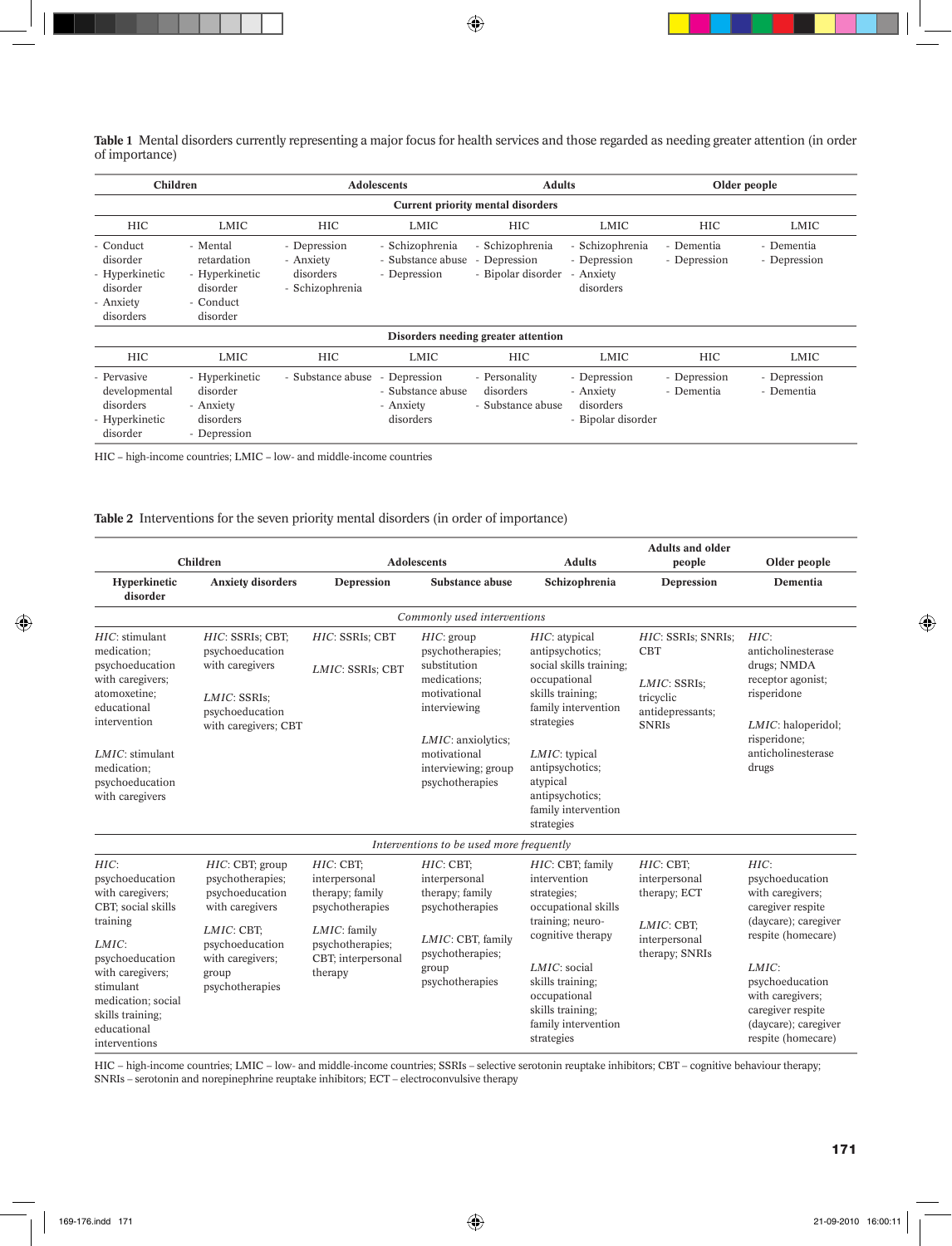hyperkinetic disorder in both contexts. Psychosocial interventions and social skills training for the child were identified as treatments that should be used more often for hyperkinetic disorder in both contexts. For anxiety disorders, there was agreement between HIC and LMIC in terms of what treatments were most common (selective serotonin reuptake inhibitors, SSRIs; cognitive behaviour therapy, CBT; and psychoeducational interventions with caregivers) and what treatments should be used more often (CBT, group psychotherapies, and psychoeducational interventions with caregivers).

For adolescents, depression and schizophrenia/other psychoses were ranked as the priority disorders in both contexts, with anxiety and substance use disorders regarded as additional priorities in HIC and LMIC respectively. Substance use disorders and depression/anxiety disorders were identified as requiring much greater attention in both contexts. Medications were the most common forms of treatment for both disorders: SSRIs dominated for depression, while substitution treatment and benzodiazepines were the most common treatments for substance use disorders in HIC and LMIC respectively. Although psychological treatments were reported to be frequently used in both contexts, they were also rated as treatments which need to be used more often.

For adults, nearly all respondents reported schizophrenia/ other psychoses and depression as the priority disorders in both contexts, followed by bipolar disorder in HIC and anxiety disorders in LMIC. Greater attention was thought to be needed on depression, anxiety disorders and bipolar disorder in LMIC, and personality disorders and substance use disorders in HIC. Atypical antipsychotics dominated the treatment of schizophrenia in HIC, whereas typical antipsychotics remain by far the most frequently used treatment in LMIC. All other evidence-based treatments are much less frequently implemented, with only family intervention strategies being in relatively common use. There was a consistent feedback from respondents that psychosocial interventions should be more frequently used for people with schizophrenia, with psychiatrists from HIC emphasizing CBT, and those from LMIC focusing on social and occupational skills training. SS-RIs were reported by all respondents to be the most common treatment for depression in both contexts, with tricyclic antidepressants still commonly prescribed in LMIC. Respondents from both HIC and LMIC almost unanimously felt that psychological therapies, in particular CBT*,* deserve to be more frequently implemented in people with depression.

For older people, almost all respondents considered dementia and depression to be the priority disorders, and also the two conditions that merited more attention. Medications were by far the most currently used interventions in both contexts, though the drug type differed between contexts (antidementia drugs and atypical antipsychotics in HIC, and haloperidol in LMIC). Psychosocial interventions for carers and respite care were considered to be commonly used by around a half of HIC respondents, but by only a small minority of LMIC respondents. In the opinion of respondents from both contexts, non-pharmacological interventions are significantly

underused, particularly psychosocial interventions for carers and non-institutional respite care. Around a half of LMIC respondents also felt that antidementia drugs were underused in their countries, and around a third that the atypical antipsychotic risperidone was underused in the treatment of severe behavioural and psychological symptoms of dementia.

## Increasing the coverage of care

Tables 3 and 4 summarize, respectively, the responses concerning the perceived importance of different human resources and of different health care settings in increasing the coverage of treatments for the seven priority mental disorders across the life course. Table 5 summarizes the responses concerning strategies to improve outcomes for each of these disorders.

Psychiatrists were ranked as being an extremely or very important resource for all clinical roles for all mental disorders across the age groups in both contexts. Other mental health specialists were regarded as an extremely or very important resource for psychosocial interventions for all mental disorders and for diagnosis (particularly of child and adolescent disorders) in both contexts; they were not, however, considered to have an important role to play in medication prescription or review. Other medical workers (such as primary care doctors) were regarded as being important or very important for diagnosis and medication in child and adolescent mental disorders and adult depression in both contexts, and in schizophrenia and dementia in LMIC. Other medical specialists, such as geriatricians and neurologists, were considered to be extremely important for diagnosis and very important for medication in dementia in both HIC and LMIC. Non-medical health workers were considered to be important for psychosocial interventions in all mental disorders in both contexts. Service users and family members were reported to be important or very important for psychosocial interventions in all mental disorders in both contexts and for diagnosis and medication provision in substance abuse and depression in LMIC.

Psychiatric inpatient or outpatient units and community mental health units were reported to be extremely or very important for all roles in all mental disorders in both contexts, in particular for diagnosis and medication initiation/ review. General medical units were considered to be important or very important for all roles in substance use disorders in both contexts, and in depression in LMIC, and for diagnosis and medication of childhood disorders in LMIC. Primary care units were rated as important or very important, in particular for diagnosis and medication management of all mental disorders, with the exception of hyperkinetic disorder and schizophrenia in HIC. In both contexts, schools and other community settings were rated as important to extremely important for diagnosis and psychosocial interventions in child and adolescent mental disorders, as were other community settings for psychosocial interventions in dementia. Homebased care was reported to be important or very important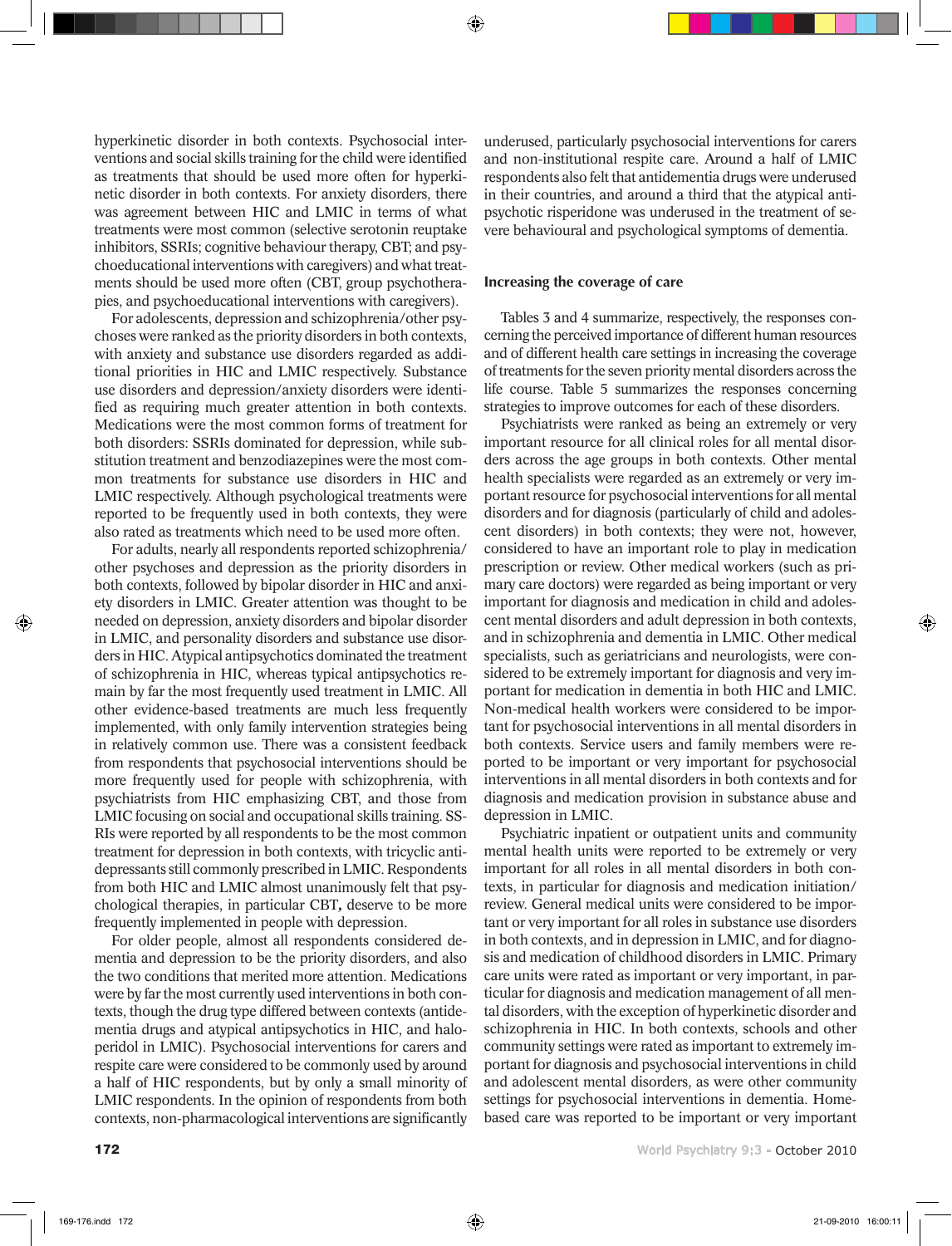|  | Table 3 Importance of human resources for increasing coverage of care for priority disorders according to respondents |  |  |  |  |
|--|-----------------------------------------------------------------------------------------------------------------------|--|--|--|--|
|  |                                                                                                                       |  |  |  |  |

| Human resource                    | <b>Roles</b>                            | Children                                                  |                                                   |                                                          |                                                           | <b>Adolescents</b>                                              |                                                           |                                                             |                                                            | <b>Adults</b>                                                          |                                                          | <b>Adults and</b><br>older people                        |                                                           | Older people                                             |                                                   |
|-----------------------------------|-----------------------------------------|-----------------------------------------------------------|---------------------------------------------------|----------------------------------------------------------|-----------------------------------------------------------|-----------------------------------------------------------------|-----------------------------------------------------------|-------------------------------------------------------------|------------------------------------------------------------|------------------------------------------------------------------------|----------------------------------------------------------|----------------------------------------------------------|-----------------------------------------------------------|----------------------------------------------------------|---------------------------------------------------|
|                                   |                                         | Hyperkinetic<br>disorder                                  |                                                   | <b>Anxiety disor-</b><br>ders                            |                                                           | Depression                                                      |                                                           | <b>Substance</b><br>abuse                                   |                                                            | Schizophrenia                                                          |                                                          | Depression                                               |                                                           | Dementia                                                 |                                                   |
|                                   |                                         | <b>HIC</b>                                                | <b>LMIC</b>                                       | <b>HIC</b>                                               | <b>LMIC</b>                                               | <b>HIC</b>                                                      | <b>LMIC</b>                                               | <b>HIC</b>                                                  | <b>LMIC</b>                                                | <b>HIC</b>                                                             | <b>LMIC</b>                                              | <b>HIC</b>                                               | <b>LMIC</b>                                               | <b>HIC</b>                                               | <b>LMIC</b>                                       |
| Psychiatrist                      | Diagnosis<br>Medication<br>Psychosocial | $\sqrt{\sqrt{}}$<br>$\sqrt{\sqrt{}}$<br>$\sqrt{\sqrt{2}}$ | $\sqrt{\sqrt{}}$<br>$\sqrt{\sqrt{}}$<br>$\sqrt{}$ | $\sqrt{\sqrt{}}$<br>$\sqrt{\sqrt{}}$<br>$\sqrt{\sqrt{}}$ | $\sqrt{\sqrt{}}$<br>$\sqrt{\sqrt{}}$<br>$\sqrt{\sqrt{2}}$ | $\sqrt{\sqrt{}}$<br>$\sqrt{\sqrt{}}$<br>$\sqrt{\sqrt{}}$        | $\sqrt{\sqrt{}}$<br>$\sqrt{\sqrt{}}$<br>$\sqrt{\sqrt{2}}$ | $\sqrt{\sqrt{}}$<br>$\sqrt{\sqrt{}}$<br>$\sqrt{\sqrt{}}$    | $\sqrt{\sqrt{}}$<br>$\sqrt{\sqrt{}}$<br>$\sqrt{\sqrt{2}}$  | $\sqrt{\sqrt{}}$<br>$\sqrt{\sqrt{}}$<br>$\sqrt{\sqrt{}}$               | $\sqrt{\sqrt{}}$<br>$\sqrt{\sqrt{}}$<br>$\sqrt{\sqrt{}}$ | $\sqrt{\sqrt{}}$<br>$\sqrt{\sqrt{}}$<br>$\sqrt{\sqrt{}}$ | $\sqrt{\sqrt{}}$<br>$\sqrt{\sqrt{}}$<br>$\sqrt{\sqrt{2}}$ | $\sqrt{\sqrt{}}$<br>$\sqrt{\sqrt{}}$<br>$\sqrt{\sqrt{}}$ | $\sqrt{\sqrt{}}$<br>$\sqrt{\sqrt{}}$<br>$\sqrt{}$ |
| Other mental health<br>specialist | Diagnosis<br>Medication<br>Psychosocial | $\sqrt{\sqrt{}}$<br>$\sqrt{\sqrt{}}$                      | $\sqrt{\sqrt{}}$<br>$\sqrt{\sqrt{}}$              | $\sqrt{\sqrt{}}$<br>$\sqrt{\sqrt{}}$                     | $\sqrt{\sqrt{}}$<br>$\sqrt{\sqrt{}}$                      | $\sqrt{\sqrt{}}$<br>$\sqrt{\sqrt{}}$                            | $\sqrt{\sqrt{2}}$<br>$\sqrt{\sqrt{}}$                     | $\sqrt{\sqrt{2}}$<br>$\sqrt{\sqrt{}}$                       | $\sqrt{\sqrt{}}$<br>$\sqrt{\sqrt{}}$                       | $\sqrt{ }$<br>$\sqrt{\sqrt{2}}$                                        | $\sqrt{\sqrt{2}}$<br>$\sqrt{\sqrt{}}$                    | $\sqrt{\sqrt{}}$                                         | $\sqrt{\sqrt{2}}$<br>$\sqrt{\sqrt{}}$                     | $\sqrt{\sqrt{}}$                                         | $\sqrt{}$<br>$\sqrt{\sqrt{2}}$                    |
| Primary care doctor               | Diagnosis<br>Medication<br>Psychosocial | $\sqrt{}$<br>$\sqrt{}$                                    | $\sqrt{}$<br>$\sqrt{ }$                           | $\sqrt{}$<br>$\sqrt{ }$<br>$\sqrt{ }$                    | $\sqrt{\sqrt{2}}$<br>$\sqrt{\sqrt{2}}$<br>$\sqrt{ }$      | $\sqrt{\sqrt{2}}$<br>$\sqrt{\sqrt{2}}$<br>$\sqrt{ }$            | $\sqrt{\sqrt{2}}$<br>$\sqrt{\sqrt{2}}$<br>$\sqrt{ }$      | $\sqrt{\sqrt{2}}$<br>$\sqrt{\sqrt{2}}$<br>$\sqrt{ }$        | $\sqrt{\sqrt{}}$<br>$\sqrt{\sqrt{2}}$<br>$\sqrt{\sqrt{2}}$ | $\overline{\phantom{a}}$<br>$\overline{\phantom{a}}$<br>$\overline{a}$ | $\sqrt{}$<br>$\sqrt{ }$<br>$\sqrt{ }$                    | $\sqrt{\sqrt{}}$<br>$\sqrt{\sqrt{2}}$                    | $\sqrt{\sqrt{}}$<br>$\sqrt{\sqrt{2}}$<br>$\sqrt{ }$       | $\sqrt{\sqrt{}}$<br>$\sqrt{\sqrt{2}}$                    | $\sqrt{\sqrt{}}$<br>$\sqrt{\sqrt{2}}$             |
| Non-medical health<br>worker      | Diagnosis<br>Medication<br>Psychosocial | $\blacksquare$                                            |                                                   | $\sqrt{ }$                                               | $\sqrt{\sqrt{2}}$                                         | $\sqrt{\sqrt{2}}$                                               | $\sqrt{}$                                                 | $\sqrt{\sqrt{2}}$                                           | $\sqrt{}$<br>$\sqrt{\sqrt{2}}$                             | $\sqrt{\sqrt{2}}$                                                      | $\sqrt{v}$                                               | $\sqrt{ }$                                               | $\sqrt{\sqrt{}}$                                          | $\sqrt{\sqrt{2}}$                                        | $\sqrt{\sqrt{2}}$                                 |
| Service users/family<br>members   | Diagnosis<br>Medication<br>Psychosocial | $\sqrt{}$                                                 | $\sqrt{\sqrt{2}}$                                 | $\sqrt{\sqrt{2}}$                                        | $\sqrt{ }$<br>$\sqrt{\sqrt{2}}$                           | $\overline{\phantom{a}}$<br>$\overline{a}$<br>$\sqrt{\sqrt{2}}$ | $\sqrt{ }$<br>$\sqrt{ }$<br>$\sqrt{\sqrt{2}}$             | $\sqrt{\sqrt{2}}$<br>$\overline{\phantom{a}}$<br>$\sqrt{v}$ | $\sqrt{\sqrt{2}}$<br>$\sqrt{ }$<br>$\sqrt{\sqrt{2}}$       | ٠<br>٠<br>$\sqrt{\sqrt{}}$                                             | $\sqrt{ }$<br>$\sqrt{ }$<br>$\sqrt{\sqrt{2}}$            | ٠<br>٠<br>$\sqrt{\sqrt{2}}$                              | $\sqrt{\sqrt{2}}$<br>$\sqrt{ }$<br>$\sqrt{\sqrt{2}}$      | $\sqrt{ }$<br>٠<br>$\sqrt{}$                             | $\sqrt{ }$<br>$\sqrt{\sqrt{2}}$                   |

HIC – high-income countries; LMIC – low- and middle-income countries; √√√ – extremely important; √√ – very important; √ – important

**Table 4** Importance of health care settings in increasing coverage of care for priority disorders according to respondents

| Setting                             | Roles                                   | Children                                                  |                                                           |                                                          | <b>Adolescents</b>                          |                                                           |                                                             |                                                             | <b>Adults</b>                                              |                                                            | <b>Adults and</b><br>older people                         |                                                          | Older people                                               |                                                           |                                                   |
|-------------------------------------|-----------------------------------------|-----------------------------------------------------------|-----------------------------------------------------------|----------------------------------------------------------|---------------------------------------------|-----------------------------------------------------------|-------------------------------------------------------------|-------------------------------------------------------------|------------------------------------------------------------|------------------------------------------------------------|-----------------------------------------------------------|----------------------------------------------------------|------------------------------------------------------------|-----------------------------------------------------------|---------------------------------------------------|
|                                     |                                         | Hyperkinetic<br>disorder                                  |                                                           | Anxiety<br>disorders                                     |                                             | Depression                                                |                                                             | Substance<br>abuse                                          |                                                            | Schizophrenia                                              |                                                           | Depression                                               |                                                            | Dementia                                                  |                                                   |
|                                     |                                         | <b>HIC</b>                                                | <b>LMIC</b>                                               | <b>HIC</b>                                               | <b>LMIC</b>                                 | HIC                                                       | <b>LMIC</b>                                                 | <b>HIC</b>                                                  | <b>LMIC</b>                                                | <b>HIC</b>                                                 | <b>LMIC</b>                                               | <b>HIC</b>                                               | <b>LMIC</b>                                                | <b>HIC</b>                                                | <b>LMIC</b>                                       |
| Psychiatric units                   | Diagnosis<br>Medication<br>Psychosocial | $\sqrt{\sqrt{}}$<br>$\sqrt{\sqrt{}}$<br>$\sqrt{\sqrt{2}}$ | $\sqrt{\sqrt{2}}$<br>$\sqrt{}$<br>$\sqrt{}$               | $\sqrt{\sqrt{}}$<br>$\sqrt{\sqrt{}}$<br>$\sqrt{\sqrt{}}$ | $\sqrt{}$<br>$\sqrt{}$<br>$\sqrt{}$         | $\sqrt{\sqrt{}}$<br>$\sqrt{\sqrt{}}$<br>$\sqrt{\sqrt{}}$  | $\sqrt{\sqrt{}}$<br>$\sqrt{\sqrt{}}$<br>$\sqrt{}$           | $\sqrt{\sqrt{}}$<br>$\sqrt{\sqrt{}}$<br>$\sqrt{ }$          | $\sqrt{\sqrt{2}}$<br>$\sqrt{\sqrt{}}$<br>$\sqrt{\sqrt{2}}$ | $\sqrt{\sqrt{}}$<br>$\sqrt{\sqrt{}}$<br>$\sqrt{\sqrt{}}$   | $\sqrt{\sqrt{}}$<br>$\sqrt{\sqrt{}}$<br>$\sqrt{\sqrt{2}}$ | $\sqrt{\sqrt{}}$<br>$\sqrt{\sqrt{}}$<br>$\sqrt{\sqrt{}}$ | $\sqrt{\sqrt{}}$<br>$\sqrt{\sqrt{}}$<br>$\sqrt{\sqrt{2}}$  | $\sqrt{\sqrt{}}$<br>$\sqrt{\sqrt{}}$<br>$\sqrt{\sqrt{2}}$ | $\sqrt{\sqrt{}}$<br>$\sqrt{\sqrt{}}$<br>$\sqrt{}$ |
| Community mental<br>health units    | Diagnosis<br>Medication<br>Psychosocial | $\sqrt{\sqrt{2}}$<br>$\sqrt{}$<br>$\sqrt{\sqrt{2}}$       | $\sqrt{\sqrt{}}$<br>$\sqrt{\sqrt{2}}$<br>$\sqrt{\sqrt{}}$ | $\sqrt{\sqrt{}}$<br>$\sqrt{}$<br>$\sqrt{\sqrt{}}$        | $\sqrt{}$<br>$\sqrt{}$<br>$\sqrt{\sqrt{}}$  | $\sqrt{\sqrt{}}$<br>$\sqrt{\sqrt{2}}$<br>$\sqrt{\sqrt{}}$ | $\sqrt{}$<br>$\sqrt{\sqrt{2}}$<br>$\sqrt{\sqrt{2}}$         | $\sqrt{\sqrt{}}$<br>$\sqrt{}$<br>$\sqrt{\sqrt{}}$           | $\sqrt{\sqrt{}}$<br>$\sqrt{\sqrt{2}}$<br>$\sqrt{\sqrt{}}$  | $\sqrt{\sqrt{2}}$<br>$\sqrt{\sqrt{2}}$<br>$\sqrt{\sqrt{}}$ | $\sqrt{\sqrt{}}$<br>$\sqrt{\sqrt{2}}$<br>$\sqrt{\sqrt{}}$ | $\sqrt{\sqrt{}}$<br>$\sqrt{\sqrt{}}$<br>$\sqrt{\sqrt{}}$ | $\sqrt{\sqrt{2}}$<br>$\sqrt{\sqrt{2}}$<br>$\sqrt{\sqrt{}}$ | $\sqrt{\sqrt{2}}$<br>$\sqrt{}$<br>$\sqrt{}$               | $\sqrt{}$<br>$\sqrt{}$<br>$\sqrt{\sqrt{}}$        |
| General medical units               | Diagnosis<br>Medication<br>Psychosocial | $\sqrt{}$                                                 | $\sqrt{\sqrt{2}}$<br>$\sqrt{\sqrt{2}}$                    | $\sqrt{ }$<br>$\sim$<br>$\sqrt{ }$                       | $\sqrt{}$<br>$\sqrt{\sqrt{2}}$<br>$\sqrt{}$ | $\sqrt{ }$<br>$\sim$<br>$\sqrt{}$                         | $\sqrt{\sqrt{2}}$<br>$\sqrt{\sqrt{2}}$<br>$\sqrt{\sqrt{2}}$ | $\sqrt{\sqrt{2}}$<br>$\sqrt{\sqrt{2}}$<br>$\sqrt{\sqrt{2}}$ | $\sqrt{\sqrt{}}$<br>$\sqrt{\sqrt{2}}$<br>$\sqrt{\sqrt{2}}$ |                                                            | $\sqrt{ }$                                                | $\sqrt{}$<br>$\sqrt{ }$                                  | $\sqrt{ }$<br>$\sqrt{ }$<br>$\sqrt{\sqrt{2}}$              | $\sqrt{\sqrt{}}$<br>$\sqrt{\sqrt{}}$<br>$\sqrt{\sqrt{2}}$ | $\sqrt{\sqrt{}}$<br>$\sqrt{\sqrt{}}$<br>$\sqrt{}$ |
| Primary care units                  | Diagnosis<br>Medication<br>Psychosocial | $\sqrt{}$                                                 | $\sqrt{v}$<br>$\sqrt{2}$                                  | $\sqrt{}$<br>$\sqrt{v}$                                  | $\sqrt{}$<br>$\sqrt{}$<br>$\sqrt{ }$        | $\sqrt{}$<br>$\sqrt{}$                                    | $\sqrt{ }$<br>$\sqrt{ }$<br>$\sqrt{ }$                      | $\sqrt{\sqrt{2}}$<br>$\sqrt{\sqrt{2}}$<br>$\sqrt{ }$        | $\sqrt{\sqrt{2}}$<br>$\sqrt{}$<br>$\sqrt{ }$               | $\overline{\phantom{a}}$<br>$\overline{\phantom{a}}$       | $\sqrt{}$<br>$\sqrt{\sqrt{2}}$<br>$\sqrt{ }$              | $\sqrt{\sqrt{}}$<br>$\sqrt{\sqrt{}}$<br>$\sqrt{ }$       | $\sqrt{\sqrt{}}$<br>$\sqrt{\sqrt{2}}$<br>$\sqrt{ }$        | $\sqrt{\sqrt{2}}$<br>$\sqrt{\sqrt{2}}$<br>$\sqrt{ }$      | $\sqrt{\sqrt{2}}$<br>$\sqrt{}$                    |
| Schools/other<br>community settings | Diagnosis<br>Medication<br>Psychosocial | $\sqrt{}$<br>$\sqrt{\sqrt{2}}$                            | $\sqrt{v}$<br>$\sqrt{\sqrt{}}$                            | $\sqrt{}$<br>$\sqrt{}$                                   | $\sqrt{}$<br>$\sqrt{}$                      | $\sqrt{}$                                                 | $\sqrt{\sqrt{}}$                                            | $\overline{\phantom{a}}$<br>$\sqrt{v}$                      | $\sqrt{}$<br>$\sqrt{}$                                     |                                                            |                                                           |                                                          | v                                                          | $\sqrt{V}$                                                | $\sqrt{}$                                         |
| Home based care                     | Diagnosis<br>Medication<br>Psychosocial | $\sqrt{}$                                                 | $\sqrt{}$<br>$\sqrt{}$                                    | $\sqrt{ }$<br>$\sqrt{}$                                  | $\sqrt{}$<br>V<br>$\sqrt{}$                 | $\sqrt{}$                                                 | $\sqrt{ }$<br>$\sqrt{}$                                     | $\overline{\phantom{a}}$                                    | V<br>V<br>$\sqrt{\sqrt{2}}$                                | $\sqrt{ }$<br>$\sqrt{\sqrt{}}$                             | $\sqrt{v}$                                                | $\sqrt{}$                                                | v<br>$\sqrt{\sqrt{2}}$                                     | $\sqrt{v}$                                                | $\sqrt{\sqrt{2}}$<br>$\sqrt{}$                    |

HIC – high-income countries; LMIC – low- and middle-income countries; √√√ – extremely important; √√ – very important; √ – important

for psychosocial interventions in all mental disorders in both contexts and, in LMIC, for diagnosis of child mental disorders and diagnosis and medication management of dementia. In general, all treatment settings were considered to be important for increasing the coverage of psychosocial treatments, with community mental health units most frequently rated as extremely important for this.

Across all four outcomes (improved access to health ser-

vices, improved help-seeking, improved adherence and improved effectiveness of treatment), four strategies were regarded as extremely or very important for all disorders and both contexts: increasing psychiatric human resources; increasing appropriately trained non-psychiatric human resources; increased availability of treatments; and increased user and carer involvement. Public education campaigns were also rated as extremely or very important for all mental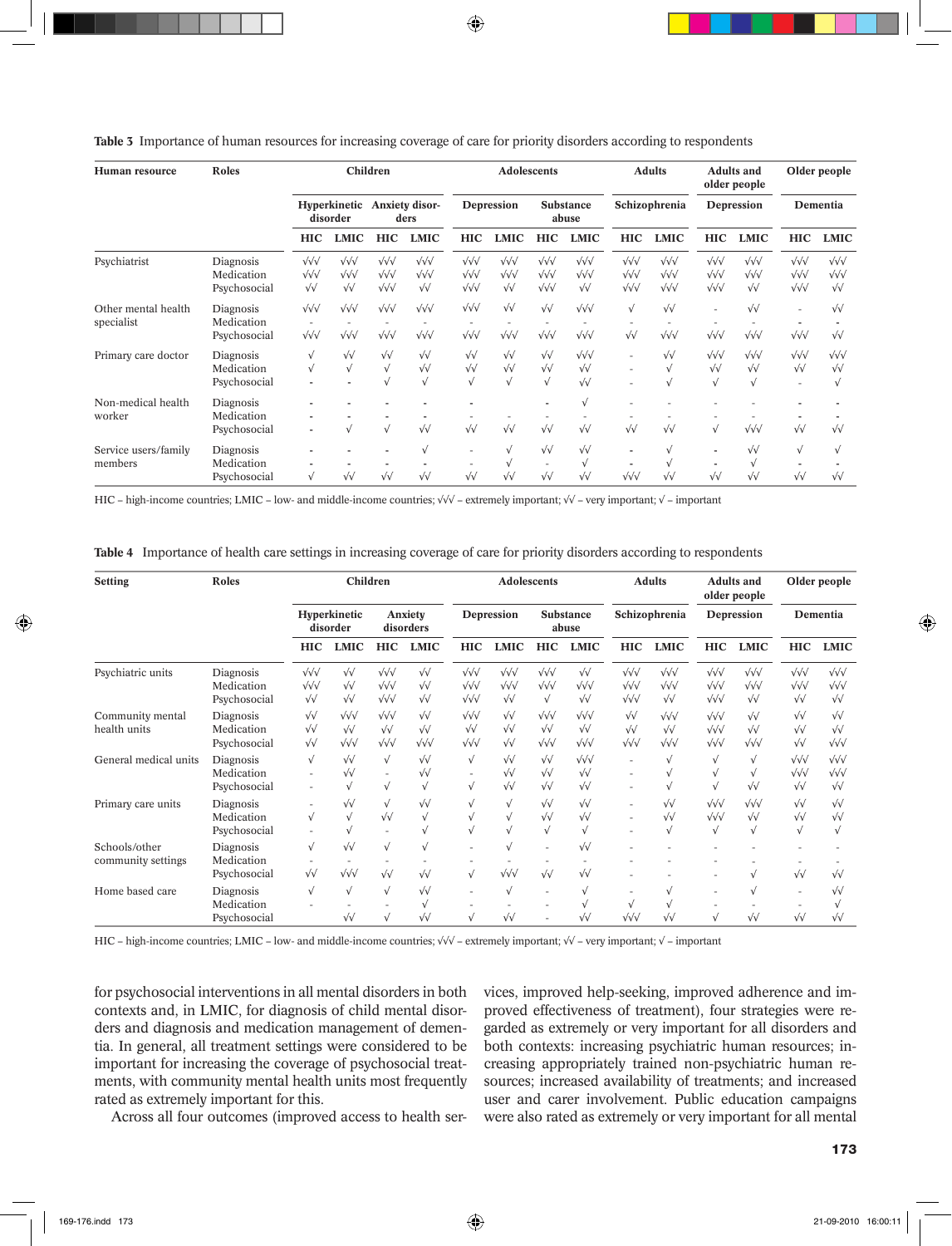**Table 5** Importance of strategies for improving outcomes according to respondents

|                                               | Children                 |                   |                          |                   | <b>Adolescents</b> |                   |                    |                   |                          | <b>Adults</b>     | <b>Adults and</b><br>older people |                   | Older people      |                   |
|-----------------------------------------------|--------------------------|-------------------|--------------------------|-------------------|--------------------|-------------------|--------------------|-------------------|--------------------------|-------------------|-----------------------------------|-------------------|-------------------|-------------------|
|                                               | Hyperkinetic<br>disorder |                   | Anxiety<br>disorders     |                   | Depression         |                   | Substance<br>abuse |                   | Schizophrenia            |                   | Depression                        |                   | Dementia          |                   |
|                                               | <b>HIC</b>               | LMIC              | <b>HIC</b>               | <b>LMIC</b>       | <b>HIC</b>         | LMIC              | <b>HIC</b>         | <b>LMIC</b>       |                          | HIC LMIC          |                                   | HIC LMIC          |                   | HIC LMIC          |
| Improved access to health services            |                          |                   |                          |                   |                    |                   |                    |                   |                          |                   |                                   |                   |                   |                   |
| Increase psychiatric HR                       | $\sqrt{\sqrt{}}$         | $\sqrt{\sqrt{}}$  | $\sqrt{\sqrt{}}$         | $\sqrt{\sqrt{}}$  | $\sqrt{\sqrt{}}$   | $\sqrt{\sqrt{}}$  | $\sqrt{\sqrt{}}$   | $\sqrt{\sqrt{}}$  | $\sqrt{\sqrt{}}$         | $\sqrt{\sqrt{}}$  | $\sqrt{\sqrt{}}$                  | $\sqrt{\sqrt{}}$  | $\sqrt{\sqrt{}}$  | $\sqrt{\sqrt{}}$  |
| Increase trained non-psychiatric HR           | $\sqrt{\sqrt{}}$         | $\sqrt{\sqrt{}}$  | $\sqrt{\sqrt{2}}$        | $\sqrt{\sqrt{}}$  | $\sqrt{\sqrt{2}}$  | $\sqrt{\sqrt{2}}$ | $\sqrt{\sqrt{}}$   | $\sqrt{\sqrt{}}$  | $\sqrt{\sqrt{2}}$        | $\sqrt{\sqrt{}}$  | $\sqrt{\sqrt{}}$                  | $\sqrt{\sqrt{}}$  | $\sqrt{\sqrt{}}$  | $\sqrt{\sqrt{}}$  |
| Public education campaigns                    | $\sqrt{\sqrt{}}$         | $\sqrt{\sqrt{}}$  | $\sqrt{\sqrt{2}}$        | $\sqrt{\sqrt{}}$  | $\sqrt{\sqrt{2}}$  | $\sqrt{\sqrt{}}$  | $\sqrt{\sqrt{}}$   | $\sqrt{\sqrt{}}$  | $\sqrt{\sqrt{2}}$        | $\sqrt{\sqrt{}}$  | $\sqrt{\sqrt{}}$                  | $\sqrt{\sqrt{}}$  | $\sqrt{\sqrt{2}}$ | $\sqrt{\sqrt{2}}$ |
| Increase availability of range of treatments  | $\sqrt{\sqrt{2}}$        | $\sqrt{\sqrt{2}}$ | $\sqrt{\sqrt{2}}$        | $\sqrt{\sqrt{2}}$ | $\sqrt{\sqrt{2}}$  | $\sqrt{\sqrt{2}}$ | $\sqrt{\sqrt{2}}$  | $\sqrt{\sqrt{}}$  | $\sqrt{\sqrt{2}}$        | $\sqrt{\sqrt{2}}$ | $\sqrt{\sqrt{2}}$                 | $\sqrt{\sqrt{2}}$ | $\sqrt{\sqrt{}}$  | $\sqrt{\sqrt{2}}$ |
| Increase delivery in non-psychiatric settings | $\sqrt{ }$               | $\sqrt{\sqrt{2}}$ | $\sqrt{ }$               | $\sqrt{\sqrt{2}}$ | $\sqrt{\sqrt{2}}$  | $\sqrt{\sqrt{2}}$ | $\sqrt{\sqrt{2}}$  | $\sqrt{\sqrt{2}}$ | $\overline{\phantom{a}}$ | $\sqrt{\sqrt{2}}$ | $\sqrt{\sqrt{2}}$                 | $\sqrt{\sqrt{2}}$ | $\sqrt{\sqrt{2}}$ | $\sqrt{\sqrt{}}$  |
| Increase family/user involvement              | $\sqrt{\sqrt{}}$         | $\sqrt{}$         | $\sqrt{\sqrt{2}}$        | $\sqrt{\sqrt{}}$  | $\sqrt{\sqrt{}}$   | $\sqrt{\sqrt{2}}$ | $\sqrt{\sqrt{}}$   | $\sqrt{\sqrt{}}$  | $\sqrt{\sqrt{}}$         | $\sqrt{\sqrt{2}}$ | $\sqrt{\sqrt{}}$                  | $\sqrt{\sqrt{2}}$ | $\sqrt{\sqrt{}}$  | $\sqrt{\sqrt{}}$  |
| Improved help-seeking with health services    |                          |                   |                          |                   |                    |                   |                    |                   |                          |                   |                                   |                   |                   |                   |
| Increase psychiatric HR                       | $\sqrt{\sqrt{2}}$        | $\sqrt{\sqrt{2}}$ | $\sqrt{\sqrt{}}$         | $\sqrt{\sqrt{}}$  | $\sqrt{\sqrt{}}$   | $\sqrt{\sqrt{2}}$ | $\sqrt{\sqrt{}}$   | $\sqrt{\sqrt{}}$  | $\sqrt{\sqrt{}}$         | $\sqrt{\sqrt{}}$  | $\sqrt{\sqrt{}}$                  | $\sqrt{\sqrt{}}$  | $\sqrt{\sqrt{}}$  | $\sqrt{\sqrt{}}$  |
| Increase trained non-psychiatric HR           | $\sqrt{\sqrt{2}}$        | $\sqrt{\sqrt{}}$  | $\sqrt{\sqrt{2}}$        | $\sqrt{\sqrt{}}$  | $\sqrt{\sqrt{2}}$  | $\sqrt{\sqrt{}}$  | $\sqrt{\sqrt{}}$   | $\sqrt{\sqrt{}}$  | $\sqrt{\sqrt{2}}$        | $\sqrt{\sqrt{}}$  | $\sqrt{\sqrt{}}$                  | $\sqrt{\sqrt{2}}$ | $\sqrt{\sqrt{}}$  | $\sqrt{\sqrt{2}}$ |
| Public education campaigns                    | $\sqrt{\sqrt{2}}$        | $\sqrt{\sqrt{}}$  | $\sqrt{\sqrt{2}}$        | $\sqrt{\sqrt{}}$  | $\sqrt{\sqrt{2}}$  | $\sqrt{\sqrt{}}$  | $\sqrt{\sqrt{2}}$  | $\sqrt{\sqrt{}}$  | $\sqrt{\sqrt{2}}$        | $\sqrt{\sqrt{2}}$ | $\sqrt{\sqrt{}}$                  | $\sqrt{\sqrt{2}}$ | $\sqrt{\sqrt{2}}$ | $\sqrt{\sqrt{}}$  |
| Increase availability of range of treatments  | $\sqrt{\sqrt{2}}$        | $\sqrt{\sqrt{2}}$ | $\sqrt{\sqrt{2}}$        | $\sqrt{\sqrt{2}}$ | $\sqrt{\sqrt{2}}$  | $\sqrt{\sqrt{2}}$ | $\sqrt{\sqrt{2}}$  | $\sqrt{\sqrt{2}}$ | $\sqrt{\sqrt{2}}$        | $\sqrt{\sqrt{}}$  | $\sqrt{\sqrt{2}}$                 | $\sqrt{\sqrt{2}}$ | $\sqrt{\sqrt{}}$  | $\sqrt{\sqrt{2}}$ |
| Increase delivery in non-psychiatric settings | $\sqrt{ }$               | $\sqrt{\sqrt{2}}$ | $\sqrt{ }$               | $\sqrt{\sqrt{2}}$ | $\sqrt{\sqrt{2}}$  | $\sqrt{\sqrt{2}}$ | $\sqrt{\sqrt{2}}$  | $\sqrt{\sqrt{2}}$ | $\sqrt{ }$               | $\sqrt{\sqrt{2}}$ | $\sqrt{\sqrt{2}}$                 | $\sqrt{\sqrt{2}}$ | $\sqrt{\sqrt{2}}$ | $\sqrt{\sqrt{}}$  |
| Increase family/user involvement              | $\sqrt{\sqrt{}}$         | $\sqrt{\sqrt{2}}$ | $\sqrt{\sqrt{2}}$        | $\sqrt{\sqrt{}}$  | $\sqrt{\sqrt{2}}$  | $\sqrt{\sqrt{2}}$ | $\sqrt{\sqrt{}}$   | $\sqrt{\sqrt{}}$  | $\sqrt{\sqrt{}}$         | $\sqrt{\sqrt{}}$  | $\sqrt{\sqrt{}}$                  | $\sqrt{\sqrt{2}}$ | $\sqrt{\sqrt{}}$  | $\sqrt{\sqrt{}}$  |
| Improved adherence with treatment             |                          |                   |                          |                   |                    |                   |                    |                   |                          |                   |                                   |                   |                   |                   |
| Increase psychiatric HR                       | $\sqrt{\sqrt{}}$         | $\sqrt{\sqrt{}}$  | $\sqrt{\sqrt{}}$         | $\sqrt{\sqrt{}}$  | $\sqrt{\sqrt{}}$   | $\sqrt{\sqrt{}}$  | $\sqrt{\sqrt{}}$   | $\sqrt{\sqrt{}}$  | $\sqrt{\sqrt{}}$         | $\sqrt{\sqrt{}}$  | $\sqrt{\sqrt{}}$                  | $\sqrt{\sqrt{}}$  | $\sqrt{\sqrt{2}}$ | $\sqrt{\sqrt{}}$  |
| Increase trained non-psychiatric HR           | $\sqrt{\sqrt{}}$         | $\sqrt{\sqrt{2}}$ | $\sqrt{\sqrt{}}$         | $\sqrt{}$         | $\sqrt{\sqrt{2}}$  | $\sqrt{\sqrt{2}}$ | $\sqrt{\sqrt{}}$   | $\sqrt{\sqrt{}}$  | $\sqrt{\sqrt{}}$         | $\sqrt{\sqrt{2}}$ | $\sqrt{\sqrt{}}$                  | $\sqrt{}$         | $\sqrt{\sqrt{2}}$ | $\sqrt{\sqrt{2}}$ |
| Public education campaigns                    | $\sqrt{\sqrt{2}}$        | $\sqrt{\sqrt{2}}$ | $\sqrt{\sqrt{2}}$        | $\sqrt{\sqrt{2}}$ | $\sqrt{\sqrt{2}}$  | $\sqrt{\sqrt{2}}$ | $\sqrt{\sqrt{2}}$  | $\sqrt{\sqrt{2}}$ | $\sqrt{\sqrt{2}}$        | $\sqrt{\sqrt{2}}$ | $\sqrt{ }$                        | $\sqrt{\sqrt{2}}$ | $\sqrt{\sqrt{2}}$ | $\sqrt{\sqrt{2}}$ |
| Increase availability of range of treatments  | $\sqrt{\sqrt{}}$         | $\sqrt{\sqrt{}}$  | $\sqrt{\sqrt{2}}$        | $\sqrt{\sqrt{}}$  | $\sqrt{\sqrt{2}}$  | $\sqrt{\sqrt{}}$  | $\sqrt{\sqrt{2}}$  | $\sqrt{\sqrt{}}$  | $\sqrt{\sqrt{2}}$        | $\sqrt{\sqrt{2}}$ | $\sqrt{\sqrt{}}$                  | $\sqrt{\sqrt{2}}$ | $\sqrt{\sqrt{}}$  | $\sqrt{\sqrt{2}}$ |
| Increase delivery in non-psychiatric settings | $\sim$                   | $\sqrt{\sqrt{2}}$ | $\sqrt{ }$               | $\sqrt{ }$        | $\sqrt{\sqrt{2}}$  | $\sqrt{ }$        | $\sim$             | $\sqrt{\sqrt{2}}$ | $\sqrt{ }$               | $\sqrt{ }$        | $\sqrt{ }$                        | $\sqrt{ }$        | $\sqrt{\sqrt{2}}$ | $\sqrt{\sqrt{2}}$ |
| Increase family/user involvement              | $\sqrt{\sqrt{}}$         | $\sqrt{\sqrt{}}$  | $\sqrt{\sqrt{}}$         | $\sqrt{\sqrt{}}$  | $\sqrt{\sqrt{}}$   | $\sqrt{\sqrt{}}$  | $\sqrt{\sqrt{}}$   | $\sqrt{\sqrt{}}$  | $\sqrt{\sqrt{}}$         | $\sqrt{\sqrt{}}$  | $\sqrt{\sqrt{}}$                  | $\sqrt{\sqrt{}}$  | $\sqrt{\sqrt{}}$  | $\sqrt{\sqrt{}}$  |
| Improved effectiveness of treatment           |                          |                   |                          |                   |                    |                   |                    |                   |                          |                   |                                   |                   |                   |                   |
| Increase psychiatric HR                       | $\sqrt{\sqrt{}}$         | $\sqrt{\sqrt{}}$  | $\sqrt{\sqrt{}}$         | $\sqrt{\sqrt{}}$  | $\sqrt{\sqrt{}}$   | $\sqrt{\sqrt{}}$  | $\sqrt{\sqrt{}}$   | $\sqrt{\sqrt{}}$  | $\sqrt{\sqrt{}}$         | $\sqrt{\sqrt{}}$  | $\sqrt{\sqrt{}}$                  | $\sqrt{\sqrt{}}$  | $\sqrt{\sqrt{}}$  | $\sqrt{\sqrt{}}$  |
| Increase trained non-psychiatric HR           | $\sqrt{\sqrt{}}$         | $\sqrt{\sqrt{2}}$ | $\sqrt{\sqrt{2}}$        | $\sqrt{}$         | $\sqrt{\sqrt{2}}$  | $\sqrt{V}$        | $\sqrt{\sqrt{}}$   | $\sqrt{\sqrt{2}}$ | $\sqrt{\sqrt{2}}$        | $\sqrt{\sqrt{2}}$ | $\sqrt{\sqrt{}}$                  | $\sqrt{}$         | $\sqrt{\sqrt{}}$  | $\sqrt{\sqrt{2}}$ |
| Public education campaigns                    | $\sqrt{ }$               | $\sqrt{\sqrt{2}}$ | $\overline{\phantom{a}}$ | $\sqrt{ }$        | $\sqrt{}$          | $\sqrt{ }$        | $\sqrt{ }$         | $\sqrt{ }$        | $\sim$                   | $\sqrt{ }$        | $\sqrt{ }$                        | $\sqrt{ }$        | $\sqrt{ }$        | $\sqrt{}$         |
| Increase availability of range of treatments  | $\sqrt{\sqrt{}}$         | $\sqrt{\sqrt{}}$  | $\sqrt{\sqrt{2}}$        | $\sqrt{\sqrt{2}}$ | $\sqrt{\sqrt{2}}$  | $\sqrt{\sqrt{}}$  | $\sqrt{\sqrt{2}}$  | $\sqrt{\sqrt{}}$  | $\sqrt{\sqrt{2}}$        | $\sqrt{\sqrt{2}}$ | $\sqrt{\sqrt{2}}$                 | $\sqrt{\sqrt{2}}$ | $\sqrt{\sqrt{}}$  | $\sqrt{\sqrt{2}}$ |
| Increase delivery in non-psychiatric settings | $\sqrt{ }$               | $\sqrt{ }$        | $\sqrt{ }$               | $\sqrt{ }$        | $\sqrt{}$          | $\sqrt{\sqrt{2}}$ | $\sqrt{}$          | $\sqrt{ }$        | $\sqrt{ }$               | $\sqrt{ }$        | $\sqrt{ }$                        | $\sqrt{ }$        | $\sqrt{\sqrt{2}}$ | $\sqrt{\sqrt{2}}$ |
| Increase family/user involvement              | $\sqrt{}$                | $\sqrt{\sqrt{2}}$ | $\sqrt{\sqrt{2}}$        | $\sqrt{\sqrt{2}}$ | $\sqrt{\sqrt{2}}$  | $\sqrt{\sqrt{2}}$ | $\sqrt{\sqrt{}}$   | $\sqrt{\sqrt{2}}$ | $\sqrt{\sqrt{2}}$        | $\sqrt{\sqrt{2}}$ | $\sqrt{\sqrt{}}$                  | $\sqrt{\sqrt{2}}$ | $\sqrt{\sqrt{}}$  | $\sqrt{\sqrt{2}}$ |

HIC − high-income countries; LMIC − low- and middle-income countries; HR – human resources

√√√ − extremely important; √√ − very important; √ − important

disorders in both contexts for improving access, help-seeking and adherence. Increased delivery in non-psychiatric settings was reported as extremely or very important for improving all outcomes for dementia; for improving access for all conditions other than childhood disorders and schizophrenia in HIC; and for improving help-seeking for all conditions other than childhood disorders in HIC.

A total of 135 responses were obtained for the open-ended final question on other strategies for improving outcomes. Many of the strategies proposed were related to those already covered in the main questionnaire (for example, increasing the availability of specific treatments) and are not reported again. Additional strategies focused on building awareness among professional and user communities about mental disorders; provision of services other than those included in the main questionnaire (such as half-way homes for people with schizophrenia and special education for children with mental disorders); expanding the scope of providers (e.g., through traditional or religious healers); strategies to combat stigma associated with mental disorders across the life course; early detection and intervention strategies; and policy initiatives such as for alcohol abuse and older people.

#### **DISCUSSION**

We report the findings of the first systematic survey of leaders of psychiatry in nearly 60 countries on the strategies for reducing the treatment gap for seven mental disorders across the life course. This survey was carried out in the context of the severe shortage and inequity in the distribution of mental health resources in almost all countries, and the recent global initiatives leading to the recommendation of specific treatments for mental disorders.

Four broad themes emerge from our findings across both HIC and LMIC contexts. First, the need to increase specialist mental health human resources, both psychiatrists and allied clinical mental health professionals. Second, a need to increase access through primary care by increasing the involvement of non-specialist health workers, including medical and nursing professionals and non-medical health workers. These themes are consonant with the evidence base that, while task-shifting to non-specialist health workers is a costeffective way of improving outcomes in people with mental disorders, especially in LMIC, continuing supervision and support from mental health professionals is required  $(11)$ .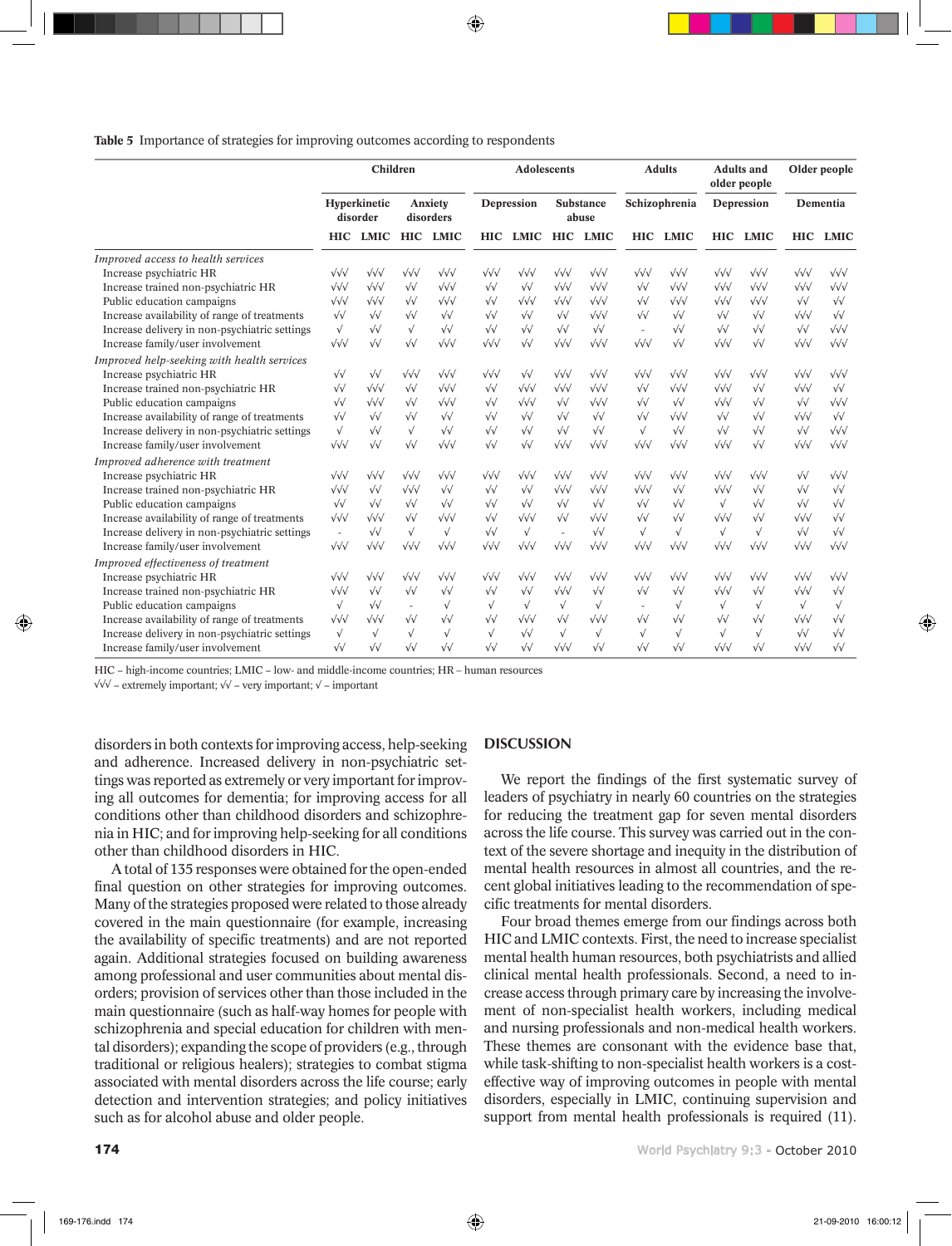Thus, reducing the treatment gap will require more, and more widely distributed mental health professionals to lead the design, implementation and evaluation of community-based mental health care programs. The third theme was the demand for greater access to psychosocial interventions for all mental disorders. Evidence-based care programs need to emphasize psychological treatments such as CBT and interpersonal therapy and social interventions such as carer respite alongside pharmacological treatments. The fourth theme was the need for an increased involvement of service users and family members in mental health care, particularly in LMIC. Service users and family members need to be empowered as active participants in service planning and delivery, as opposed to mere passive recipients of care. While there were more similarities between HIC and LMIC respondents than might have been expected, there were also notable differences, reflecting the discrepancies in available resources. Thus, typical antipsychotics were more widely used than atypicals in LMIC, as expected given the limited availability of newer and more expensive therapies. Also, in LMIC, other mental health specialists and non-specialists were accorded a relatively greater role in increasing the coverage of diagnosis and treatment for most mental disorders.

Our study has some obvious limitations. The most important one is the small coverage of countries in some areas, such as Africa, where only few national psychiatric societies exist. Secondly, respondents were all psychiatrists, which may explain the high salience attributed to psychiatric treatment settings in increasing the coverage of mental health care. What was noteworthy, however, was the equally emphatic readiness to acknowledge the crucial role of users of mental health services and their families, and the important role of non-specialist providers (primary care doctors, nonmedical health workers) in diagnosis, medication management and psychosocial support. To the extent to which these professional leaders represent or influence the opinions of their members, this suggests that task shifting and collaborative care is considered both practicable and desirable. This is an important finding in the context of observations that psychiatrists can, on occasions, represent an obstacle to reform in this direction (12). On the other hand, this is the first systematic survey of the opinions of leading psychiatrists worldwide on strategies for reducing the treatment gap, supported by the largest professional body in global mental health. We acknowledge the need to consult all relevant stakeholders in planning the scaling up of mental health services to meet the need and reduce the treatment gap, and see this survey as a critically important first step in ascertaining the position of psychiatrists, arguably one of the most influential stakeholder communities in global mental health.

Our findings clearly indicate three strategies for reducing the treatment gap: increasing the numbers of psychiatrists and other mental health professionals; increasing the involvement of a range of other non-specialist providers and settings in mental health care; and the active involvement of people affected by mental disorders. This is true for both HIC

and LMIC, though relatively of more importance in LMIC. The strong support for the increased role of those affected by mental disorders in mental health care is in line with the goals of the Movement for Global Mental Health*,* which advocates a broad-based approach to addressing mental health needs and reducing the treatment gap, with a strong partnership between practitioners and those affected by mental disorders. Through the implementation of its Action Plan 2008- 2011 (8-9), the World Psychiatric Association is working to increase the number of psychiatrists and to improve the quality of psychiatric training and continuing education.

In conclusion, scaling up of mental health services can only be achieved effectively if three elements are in place: task shifting to non-specialist providers; an increase in the specialist mental health resources to provide effective and sustained supervision and support; and a decentralization of those specialist mental health resources. The WPA will continue to promote the development of mental health care and its integration into primary care in all countries, promoting the implementation of all the strategies identified in this study.

## APPENDIX

The WPA Zonal and Member Society Representatives participating in the survey include: Raymond Tempier (WPA Zone 1 and Canadian Psychiatric Association), Michelle B. Riba (WPA Zone 2 and American Psychiatric Association), Mauricio Sanchez (WPA Zone 3), Fabrizio Delgado Campodonico (WPA Zone 4), Luis Risco (WPA Zone 5), Linda Gask (WPA Zone 6), Henrik Wahlberg (WPA Zone 7), Miquel Roca (WPA Zone 8), Dusica Lecic-Tosevski (WPA Zone 9), Armen Soghoyan (WPA Zone 10 and Armenian Association of Psychiatrists and Narcologists), Driss Moussaoui (WPA Zone 11), Charles Baddoura (WPA Zone 12), Joseph Adeyemi (WPA Zone 13), Solomon Rataemane (WPA Zone 14), S. Ahmed Jalili (WPA Zone 15), E. Mohandas (WPA Zone 16 and Indian Psychiatric Society), Naotaka Shinfuku (WPA Zone 17), Julian Freidin (WPA Zone 18), Juan Carlos Stagnaro (Association of Argentinean Psychiatrists), Ines Josefina Puig (Foundation for Interdisciplinary Investigation of Communication, Argentina), Kenneth Kirkby (Royal Australian and New Zealand College of Psychiatrists), Michael Musalek (Austrian Association of Psychiatry and Psychotherapy), Nadir Ismayilov (Azerbaijan Psychiatric Association), Golam Rabbani (Bangladesh Association of Psychiatrists), Sharon Harvey (Barbados Association of Psychiatrists), Bernard Sabbe (Society of Flemish Neurologists and Psychiatrists, Belgium), Nils Noya-Tapia (Bolivian Society of Psychiatry), Marija Burgic-Radmanovic (Psychiatric Association of Bosnia-Herzegovina), Luiz Alberto Hetem (Brazilian Association of Psychiatry), Fatima Vasconcellos (Psychiatric Association of Rio de Janeiro State, Brazil), Juan Maass (Society of Neurology, Psychiatry and Neurosurgery, Chile), Carlos Miranda (Colombian Psychiatric Associa